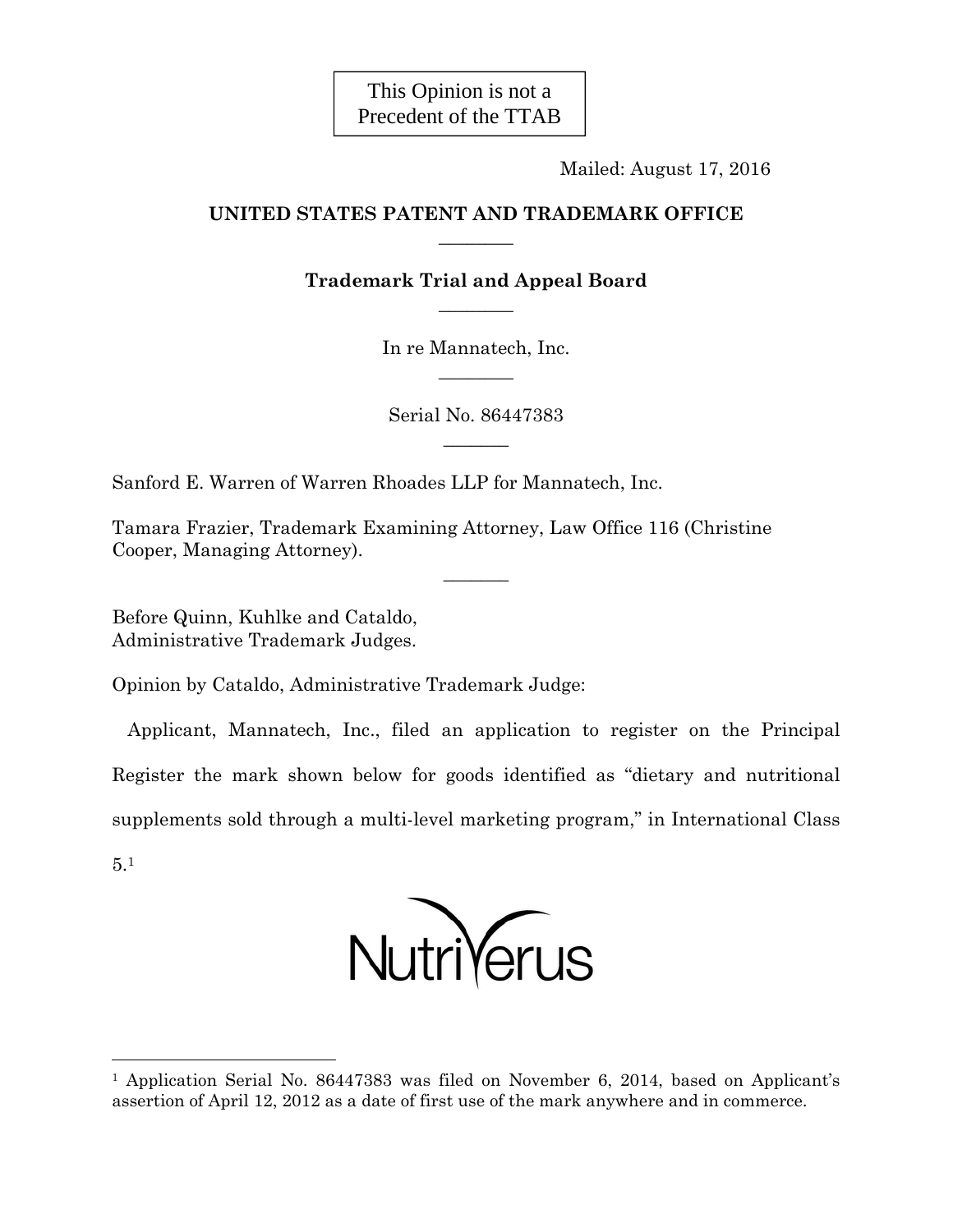The application includes the following description of the mark and color claim: "The mark consists of stylized NUTRI with a plant in the shape of a V followed by stylized ERUS." "Color is not claimed as a feature of the mark."

 Registration has been refused under Section 2(d) of the Trademark Act, 15 U.S.C. § 1052(d), on the ground that Applicant's mark, when used with the identified goods, so resembles the mark shown below, registered on the Principal Register for "liquid nutritional supplement; nutritional supplements; vitamin and mineral supplements" in International Class 5, as to be likely to cause confusion, mistake or deception.



The cited registration includes the following description of the mark and color

claim:

i<br>L

The mark consists of the wording " NU" in green. The word " VERUS" is below the wording " NU", in the color white. The design of a mortar and pestle in the color green is to the left of the wording "NU VERUS", all on a black background.

The color(s) green, white and black is/are claimed as a feature of the mark.2

<sup>2</sup> Registration No. 3774292 issued on April 13, 2010. The registration also includes goods identified as "energy drinks; fruit juice" in International Class 32. Section 8 affidavit accepted; Section 15 affidavit acknowledged.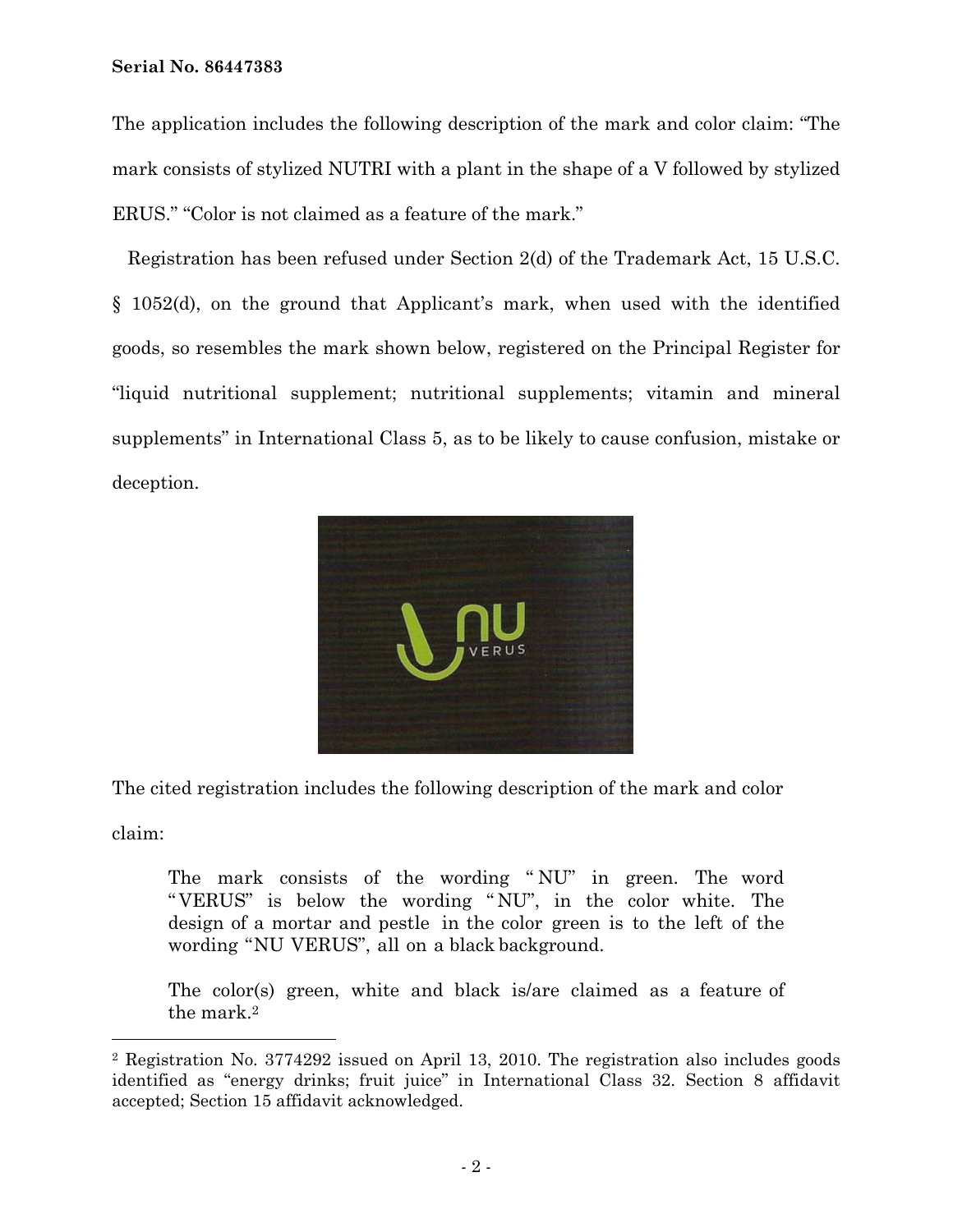When the refusal was made final, Applicant appealed, and Applicant and the Examining Attorney filed briefs. We affirm the refusal to register.

 When the question is likelihood of confusion, we analyze the facts as they relate to the relevant factors set out in *In re E. I. du Pont de Nemours & Co*., 476 F.2d 1357, 177 USPQ 563, 567 (CCPA 1973). *See also In re Majestic Distilling Co., Inc.*, 315 F.3d 1311, 65 USPQ2d 1201 (Fed. Cir. 2003). In any likelihood of confusion analysis, two key considerations are the similarities between the marks and the similarities between the goods or services. *See Federated Foods, Inc. v. Fort Howard Paper Co.*, 544 F.2d 1098, 192 USPQ 24 (CCPA 1976).

*Similarity of the Goods/Channels of Trade/Consumers* 

 We first consider the goods, channels of trade and classes of consumers. We must make our determinations under these factors based on the goods as they are identified in the registration and application. *See In re Dixie Restaurants Inc.*, 105 F.3d 1405, 41 USPQ2d 1531, 1534 (Fed. Cir. 1997). *See also Stone Lion Capital Partners, LP v. Lion Capital LLP*, 746 F.3d 1317, 110 USPQ2d 1157 (Fed. Cir. 2014); *Hewlett-Packard Co. v. Packard Press Inc.*, 281 F.3d 1261, 62 USPQ2d 1001 (Fed. Cir. 2002); *Octocom Systems, Inc. v. Houston Computers Services Inc.*, 918 F.2d 937, 16 USPQ2d 1783, 1787 (Fed. Cir. 1990).

 In this case, Applicant's "nutritional supplements" are identical to Registrant's "nutritional supplements," and Applicant's "dietary and nutritional supplements" encompass Registrant's "liquid nutritional supplement" and "vitamin and mineral supplements." In addition, the Examining Attorney introduced Internet evidence

- 3 -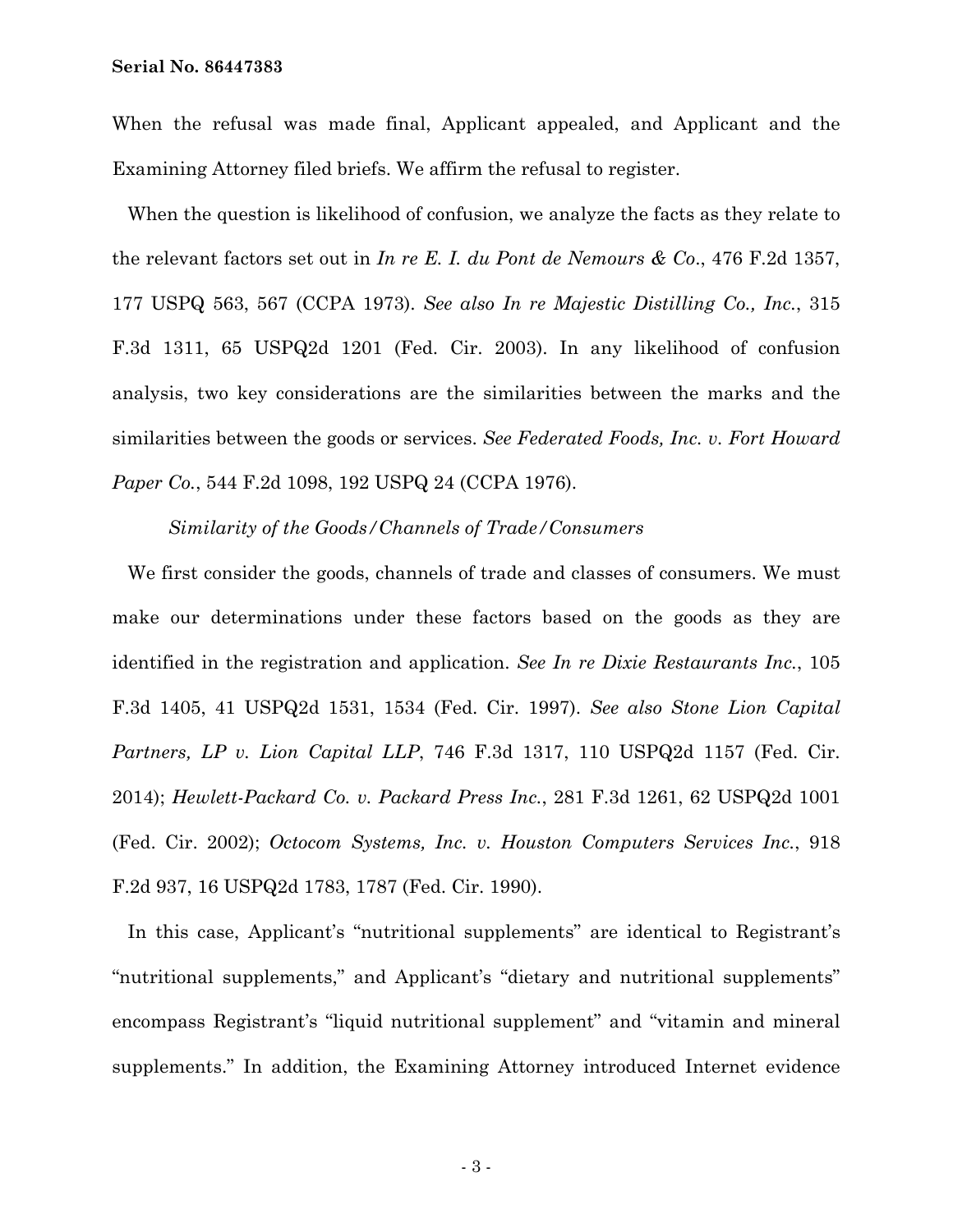that "there are close to 100 or more [multi-level marketing] companies with vitamins and/or health and wellness products"3 including vitamins and dietary and nutritional supplements. Thus, Applicant's goods are identical in part to those identified in the cited registration and otherwise related.

 Considering the channels of trade and classes of purchasers, we observe that Applicant's goods are available "through a multi-level marketing program." However, because the goods are identical in part and there are no limitations as to channels of trade or classes of consumers in the cited registration, we must presume that Registrant's identical goods will be offered in the same channels of trade, namely, through multi-level marketing programs, to the same classes of consumers. *In re Viterra Inc.*, 671 F.3d 1358, 101 USPQ2d 1905, 1908 (Fed. Cir. 2012); *Hewlett-Packard Co. v. Packard Press Inc.*, 62 USPQ2d at 1005.

 In addition, Applicant acknowledges that "Registrant's website also suggests that Nu Verus is a multi-level marketing program"4 and both Applicant and the Examining Attorney have submitted screenshots from Registrant's Internet website in support of that contention.5 Thus, Applicant's arguments regarding any asserted differences in the channels of trade and marketing are not persuasive inasmuch as we must make our determination based on the goods as identified, and here, the identification of goods in the registration is not limited by channels of trade or marketing. *See In re Bercut-Vandervoort & Co*., 229 USPQ 763, 764 (TTAB 1986).

i<br>L

<sup>3</sup> December 12, 2015 denial of Applicant's request for reconsideration at 6.

<sup>4</sup> November 13, 2015 request for reconsideration at 7.

<sup>5</sup> *Id*. at 20-21; December 12, 2015 denial of Applicant's request for reconsideration at 14-23.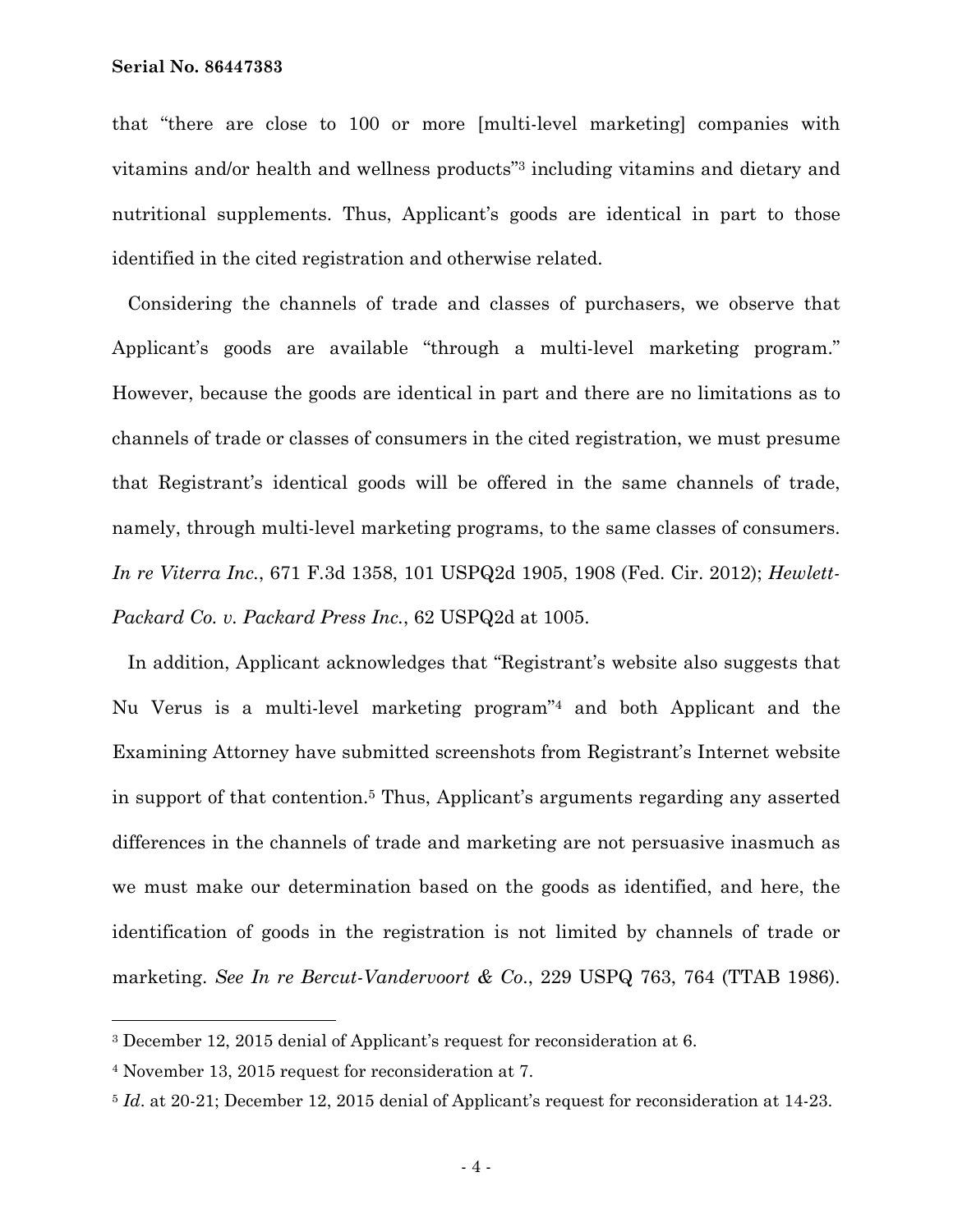Simply put, Applicant's limitation of its trade channels to "a multi-level marketing program" does not overcome the presumed overlap of those trade channels with Registrant's unrestricted, in-part identical, goods. Applicant's argument that "the goods would never appear side by side on a store shelf nor would either company's goods appear for sale with the multitude of samples from other retailers"6 is inapposite. It is not necessary for the Examining Attorney to demonstrate that Applicant's goods will appear in close proximity to those in the cited registration in order to support a finding that the trade channels for such goods are related. As discussed above, we must presume that Registrant's unlimited trade channels include the restricted trade channels in which Applicant's in-part identical goods are encountered. *Id*. The presumed overlap in trade channels is sufficient for purposes of our likelihood of confusion analysis.

 In view of the above, the *du Pont* factors of the similarity of the goods, the channels of trade and classes of purchasers favor a finding of likelihood of confusion.

*Similarity of the Marks* 





and compare them in their entireties as to appearance, sound, connotation and commercial impression. *Stone Lion Capital Partners, LP v. Lion Capital LLP*, 110

÷,

<sup>6 8</sup> TTABVUE 19.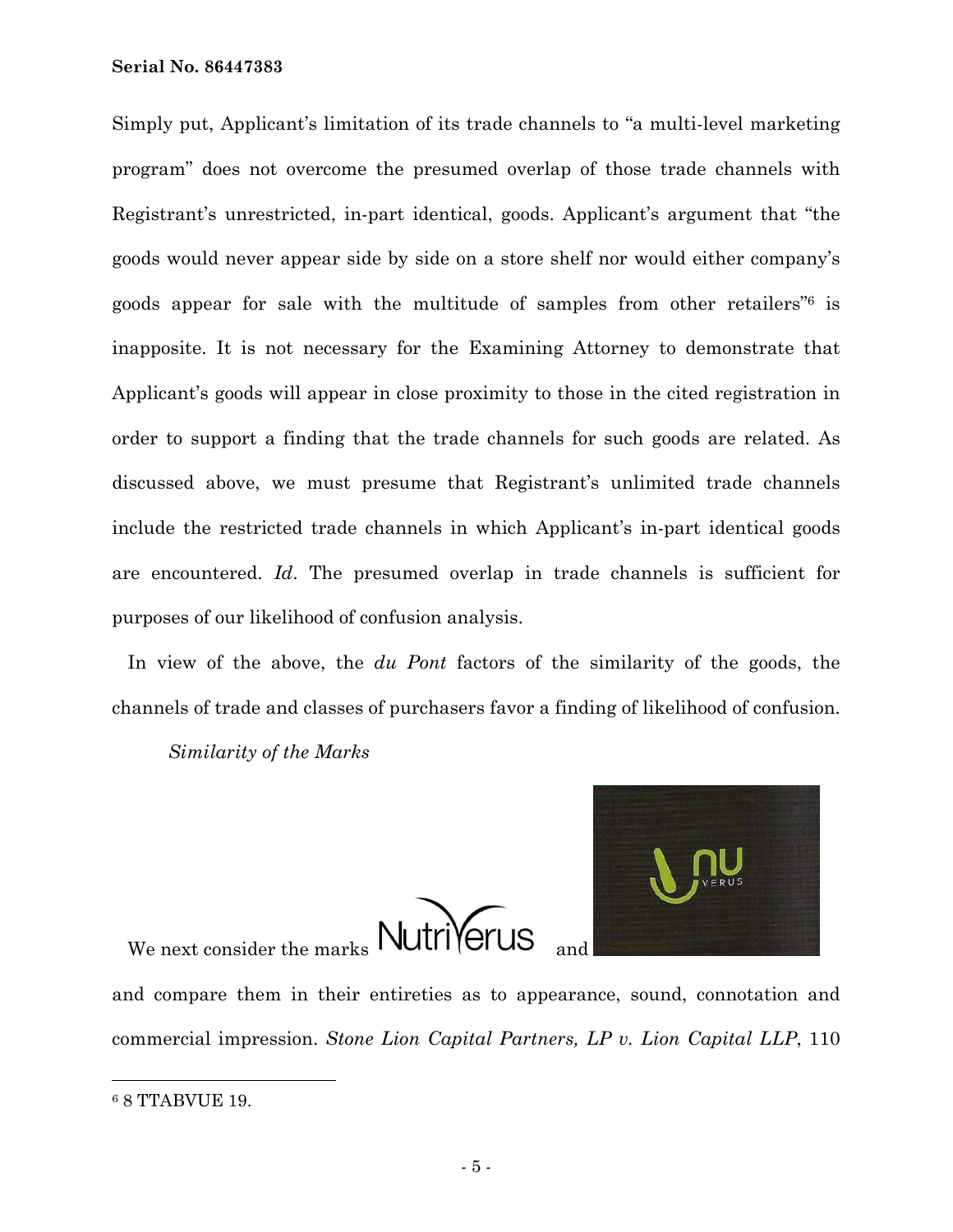USPQ2d at 1160 (quoting *Palm Bay Imps., Inc. v. Veuve Clicquot Ponsardin Maison Fondee En 1772*, 396 F. 3d 1369, 1371, 73 USPQ2d 1689, 1691 (Fed. Cir. 2005)). We must also keep in mind that "when marks would appear on virtually identical goods or services, the degree of similarity necessary to support a conclusion of likely confusion declines." *Century 21 Real Estate Corp. v. Century Life of America*, 970 F.2d 874, 23 USPQ2d 1698, 1701 (Fed. Cir. 1992). When we consider the marks, we do so based on the average purchaser, who retains a general rather than specific impression of trademarks. *L'Oreal S.A. v. Marcon*, 102 USPQ2d 1434, 1438 (TTAB 2012); *Sealed Air Corp. v. Scott Paper Co*., 190 USPQ 106, 108 (TTAB 1975). Consumers may not necessarily encounter the marks at issue in close proximity and must rely upon their general recollections thereof. *In re Mucky Duck Mustard Co.*, 6 USPQ2d 1467 (TTAB 1988).

 In this case, the marks are similar to the extent that both contain the identical term VERUS as a prominent feature thereof. VERUS is set out by itself in the registered mark from the wording NU and the design of a mortar and pestle, and the stylized design of a plant in the shape of a large letter "V" in Applicant's mark similarly sets VERUS apart from the preceding NUTRI therein. The marks further are similar to the extent that the wording NU VERUS in the registered mark is, overall, similar to the wording NUTRIVERUS in the applied-for mark in appearance and sound. The addition of the letters TRI in Applicant's mark is not sufficient to distinguish the wording in the marks in this case. *See Crocker Nat'l Bank. V Canadian Imperial Bank of Commerce*, 228 USPQ 689 (TTAB 1986), *aff'd*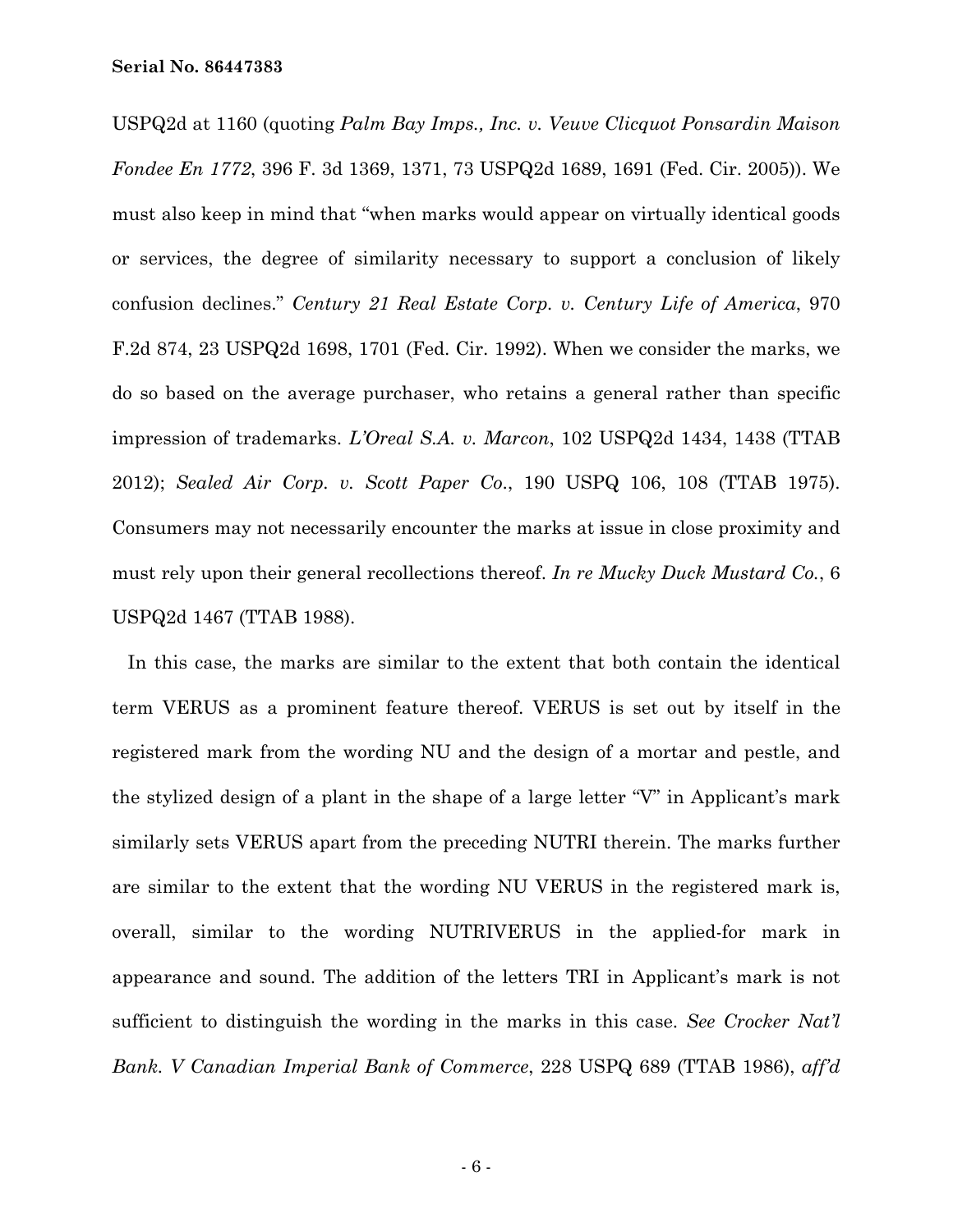—<br>—

*sub nom. Canadian Imperial Bank of Commerce v. Wells Fargo Bank, Nat'l Ass'n*, 811 F.2d 1490, 1 USPQ2d 1813 (Fed. Cir. 1987).

 NUTRI appears as a prefix and somewhat distinct from VERUS in Applicant's mark. Moreover, Applicant has introduced evidence that NUTRI is the root of the word "nourishment" which, in the context of Applicant's goods indicates that its nutritional supplements provide nourishment and, as such, at a minimum is suggestive of the goods.7 By comparison, VERUS appears to be arbitrary in connection with nutritional supplements and carries a stronger source-identifying significance. Registrant's mark, whether perceived as one word NUVERUS or two words NU VERUS has a similar structure. NU appears as a prefix, and the second portion is identical to Applicant's second portion, VERUS. The connotation and commercial impression of the arbitrary term VERUS is the same for both marks used on identical goods.<sup>8</sup> If the consumer detects the difference in the prefixes, NUTRI and NU, they would likely perceive them as part of the same line, NU being a shortened form of NUTRI or indicating a NU or "new" line of goods.9 The marks thus are similar in connotation or commercial impression, i.e., new or nourishing nutritional supplements and related goods emanating from the same source.

<sup>7 &</sup>quot;Nutri" is defined as "prefix meaning 'nourishment.'" Applicant's April 14, 2015 response to the Examining Attorney's first Office action at 11.

<sup>8</sup> Applicant has introduce evidence from the open source Internet encyclopedia Wikipedia that Verus was a gladiator in the Roman Empire during the first century. *Id*. at 13-15. We note, however, that there is no evidence of the extent to which contemporary consumers are aware of this meaning of Verus, nor is there evidence of any significance of the ancient gladiator Verus in connection with Applicant's goods.

<sup>9</sup> We are not persuaded by Applicant's argument that the term NU in Registrant's mark will be perceived by consumers as the 13th letter in the Greek alphabet (*Id*. at 4; 13 TTABVUE 7, 20), inasmuch as there is no evidence that consumers of Registrant's goods would make such an association.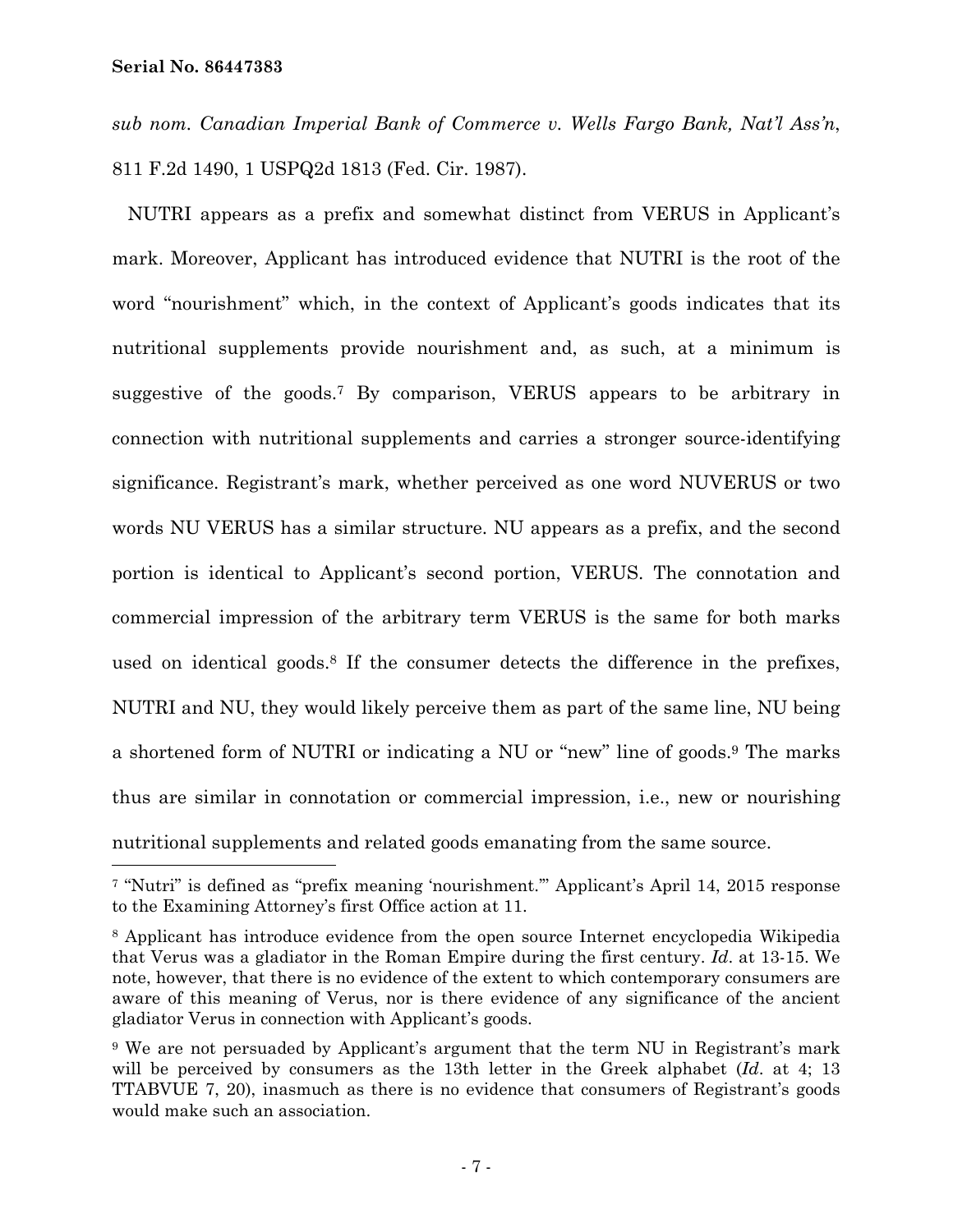The mortar and pestle design element and colors in Registrant's mark are not sufficiently prominent or distinctive to overcome the dominance of the wording NU VERUS. *CBS Inc. v. Morrow*, 708 F.2d 1579, 218 USPQ 198, 200 (Fed. Cir. 1983) (verbal portion of mark most likely to indicate origin of the goods). *See also Joel Gott Wines, LLC v. Rehoboth Von Gott, Inc.*, 107 USPQ2d 1424, 1431 (TTAB 2013), *citing In re Dakin's Miniatures, Inc.*, 59 USPQ2d 1593, 1596 (TTAB 1999). This is because the verbal portion is most likely to indicate the origin of the goods, *In re Viterra Inc.*, 671 F.3d 1358, 101 USPQ2d 1905, 1908 (Fed. Cir. 2012) (finding Board entitled to rely on this presumption) and also to be used by purchasers to request the goods, *Skincode AG v. Skin Concept AG*, 109 USPQ2d 1325, 1329 (TTAB 2013); *M.C.I. Foods Inc. v. Bunte*, 96 USPQ2d 1544, 1551 (TTAB 2010). Similarly, the presentation in Applicant's mark of the large-sized letter "V" in the shape of a plant strongly reinforces the impression that Applicant's mark is "NutriVerus" rather than creating any additional association.

 In support of its position that the marks at issue may co-exist, Applicant introduced copies of third party registrations consisting in part of the terms NUTRI and NU as well as a second term unrelated to those in either of the involved marks, identifying dietary or nutritional supplements and/or vitamins.10 These include the marks:

NUTRI-MEGA and NU-MEGA and design,

NUBEARS and NUTRI BEAR,

<sup>10</sup> *Id*. at 17-49. All marks are in standard characters unless otherwise noted.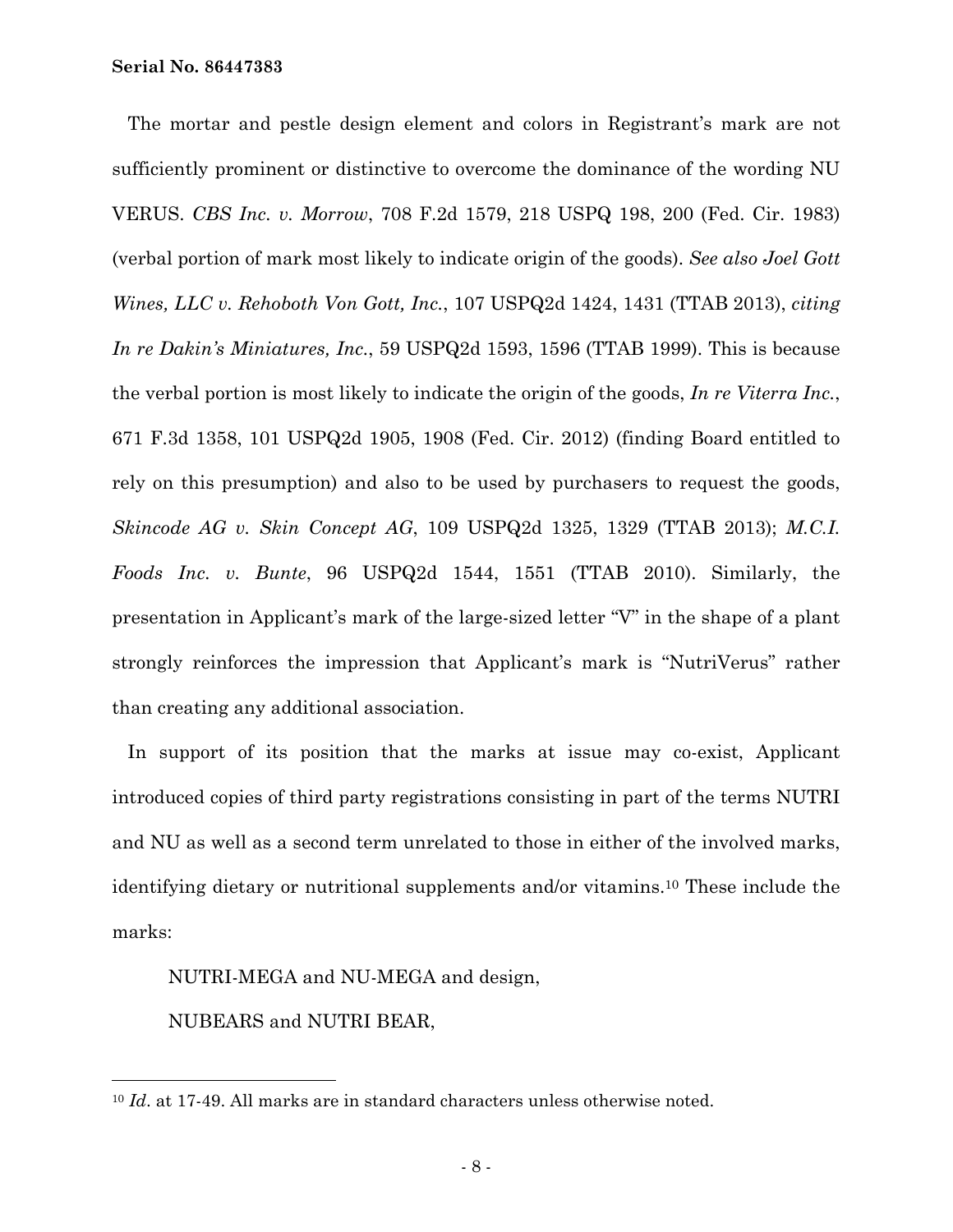NU-ZYMES and NUTRI-ZYME, NUTRIGREEN and NU-GREENS, NUTRIBEAUTY and NUBEAUTY, NU-HEALTH and NUTRI HEALTH, NUTRISOURCE and NU-SOURCE, NUTRITEK and NU-TEK, and NUTRIPET and NU-PET.11

However, the probative value of these third-party registrations is greatly diminished by the absence in any of them of the arbitrary term VERUS that, as discussed above, is a dominant feature of both Applicant's mark and the mark in the cited registration. Simply put, while this evidence may show that the terms NUTRI and NU may be somewhat weaker in terms of source identifying capability, the term VERUS common to both marks at issue appears arbitrary and strong.

 We find that, viewed as a whole, the similarities between the marks in appearance, sound, connotation and commercial impression, outweigh the dissimilarities. In view thereof, the *du Pont* factor of the similarity of the marks also favors a finding of likelihood of confusion.

## *Conditions of Sale/Sophistication of Purchasers*

÷,

With regard to the conditions of sale, Applicant argues that

Each party sells their respective goods through distributors/sponsors via a multi-level marketing program, consumers are well educated in the source of the goods as well as the product lines prior to making a

<sup>11</sup> Applicant further made of record copies of third-party registrations for NU and NUTRI formative marks for goods unrelated to those at issue herein.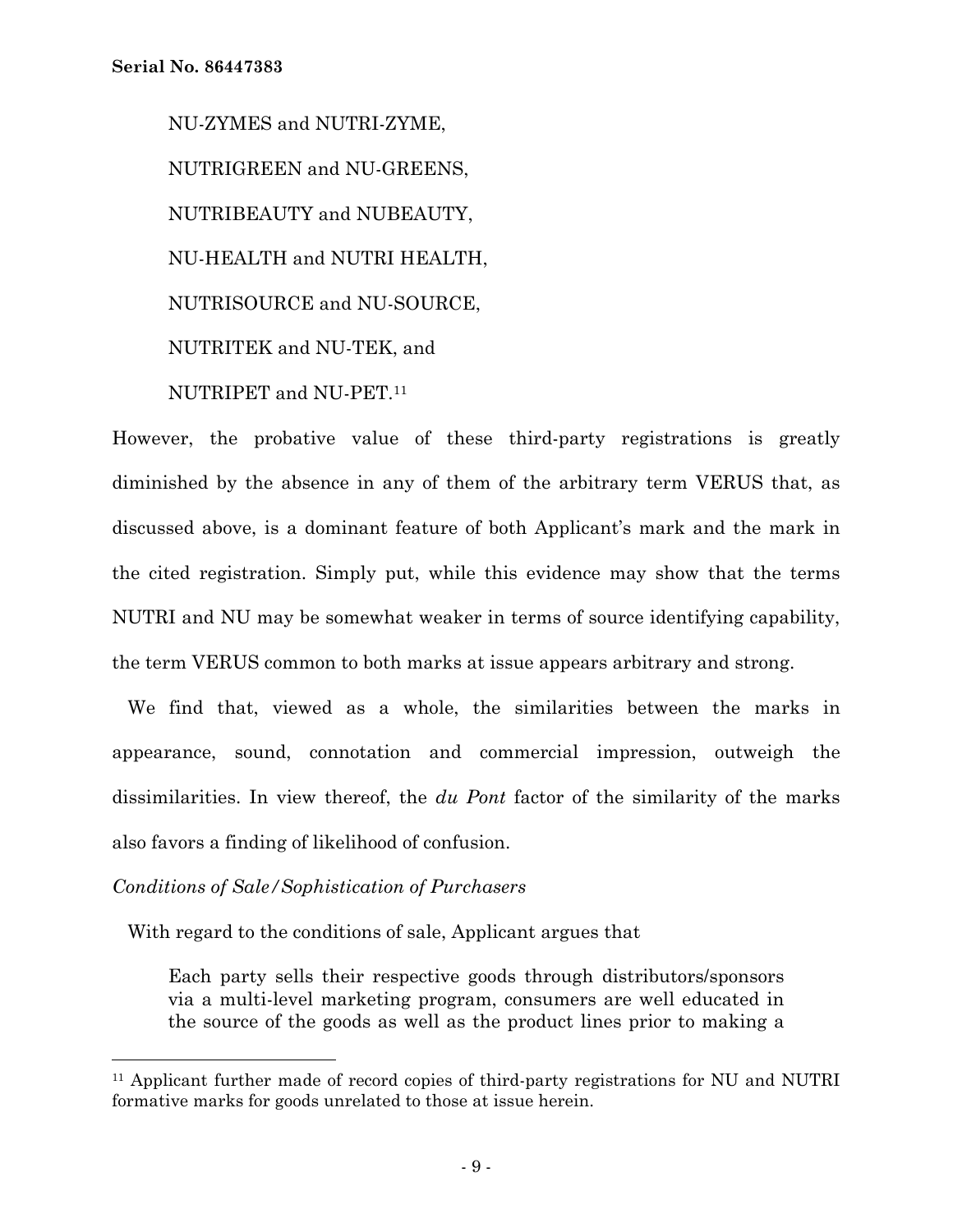purchase. The decision to purchase these goods is not made in haste, thus greatly reducing the likelihood of confusion. The procurement of these goods requires considerable thought, research, and deliberation as the consumer is making a conscious effort to improve their health.12

However, Applicant has submitted no evidence in support of these contentions. The Examining Attorney, on the other hand, has submitted evidence that goods similar to those offered by Applicant and Registrant are available for between \$12 and \$40, with a few outliers priced between \$60 and \$85.<sup>13</sup> These goods are neither prohibitively expensive nor intrinsically complex or technical in nature, and there is nothing in the record to support a finding that they will only be purchased by careful consumers possessing specialized knowledge or exercising a heightened degree of care. Therefore, the standard of care for our analysis is that of the least sophisticated purchaser. *Alfacell Corp. v. Anticancer, Inc*., 71 USPQ2d 1301, 1306 (TTAB 2004). Even if we accept, arguendo, that purchasers of nutritional supplements may take greater care purchasing such goods, the record does not support a finding that such care outweighs the other *du Pont* factors.

## *Summary*

 We have considered the *du Pont* factors for which Applicant and the Examining Attorney have provided arguments or evidence. The rest we treat as neutral. Based upon the evidence in this case, including any evidence not specifically discussed herein, we find that the goods are identical in part, that the restricted trade channels and classes of consumers of Applicant's goods are encompassed by the

<sup>12</sup> *Id*. at 20.

<sup>13</sup> December 12, 2015 denial of Applicant's request for reconsideration at 14-23.